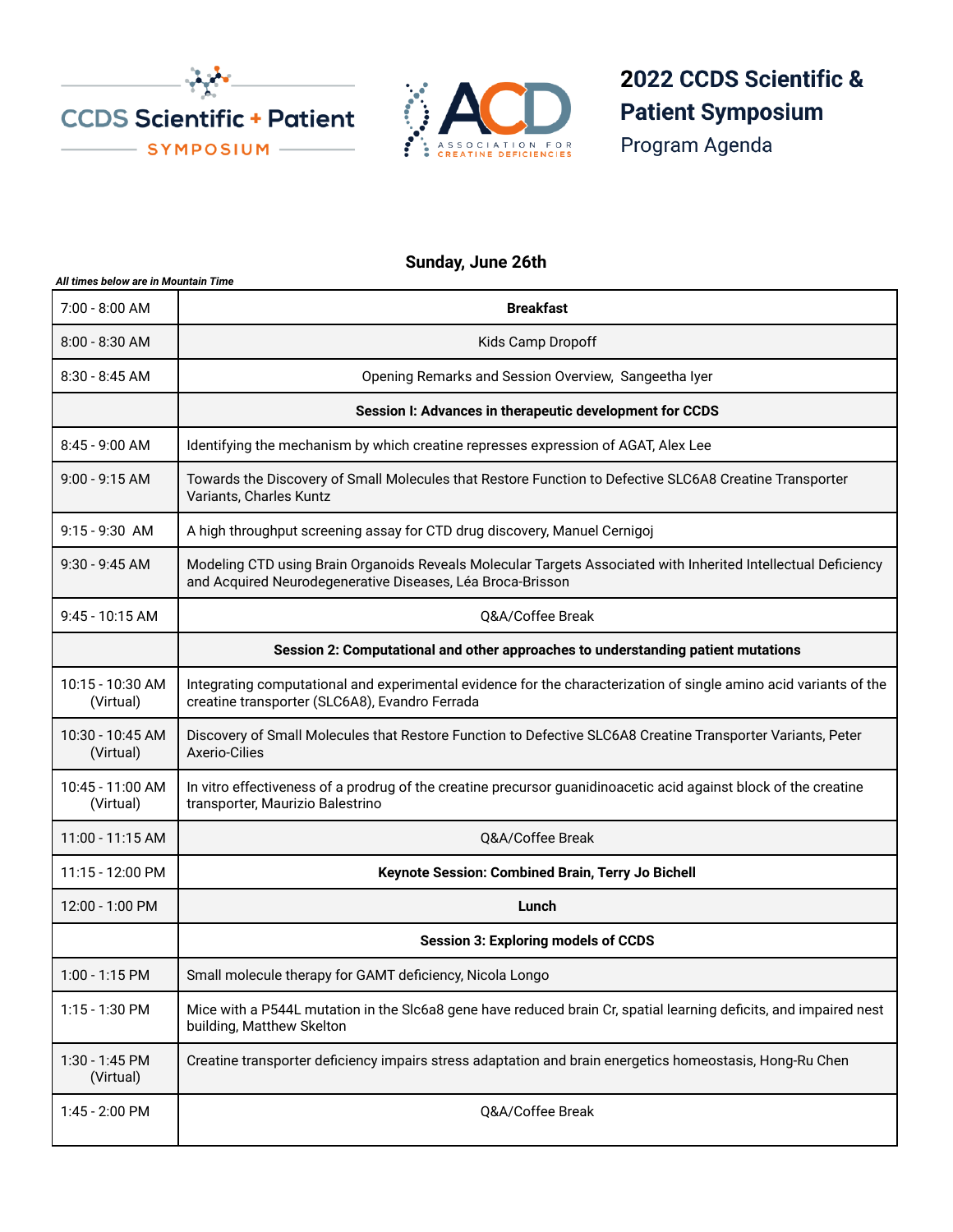



2022 CCDS Scientific & **Patient Symposium** 

Program Agenda

|                          | <b>Session 4: Towards Clinical Trials for CCDS</b>                                                                                 |
|--------------------------|------------------------------------------------------------------------------------------------------------------------------------|
| $2:00 - 2:15$ PM         | For a Clinical gene therapy trial for Creatine deficiency disorders in future: What parents shall be aware of?,<br>Jagdeep Walia   |
| $2:15 - 3:00 \text{ PM}$ | Clinical trial and outcomes: A Panel discussion<br>Panelists: Melanie Brandabur, Andreas Schulze, Saadet Andrews, and Aurore Curie |
| $3:00 - 3:15$ PM         | ACD's Vision for the Future, Sangeetha Iver                                                                                        |
| $3:15 - 4:00$ PM         | <b>Coffee and Connections</b>                                                                                                      |
| $4:00 - 5:00$ PM         | Special ACD Warrior of Hope Session, Chris Nikic - "1% Better - The Road to Full Potential"                                        |
| $5:30 - 9:00$ PM         | SuperHero Celebration (Drinks 5:30, Dinner & Entertainment 6:00-9:00)                                                              |

## **Monday, June 27th**

| $7:00 - 8:00 AM$              | <b>Breakfast</b>                                                                                                                                                                      |
|-------------------------------|---------------------------------------------------------------------------------------------------------------------------------------------------------------------------------------|
| $8:00 - 8:30$ AM              | Kids Camp Dropoff                                                                                                                                                                     |
| $8:30 - 8:45$ AM              | Evolving landscape of newborn screening for creatine deficiency syndromes, Marzia Pasquali                                                                                            |
|                               | <b>Session 5: Gene Therapy Approaches for CCDS</b>                                                                                                                                    |
| $8:45 - 9:00$ AM<br>(Virtual) | Females' characterization in the SIc6a8Y389C rat model of CTD, Lara Duran-Trio                                                                                                        |
| $9:00 - 9:15 AM$<br>(Virtual) | AAV strategy to treat creatine transporter deficiency in the Slc6a8Y389C/y KI rat, Gabriella Fernandes-Pires                                                                          |
| $9:15 - 9:30$ AM<br>(Virtual) | Creatine Transporter Deficiency: the long journey to successful therapy, Laura Baroncelli                                                                                             |
| $9:30 - 9:45$ AM              | AAV-Based Gene Therapy Restores Cerebral Creatine, Reduces Guanidinoacetate, and Resolves of Behavioral<br>Abnormalities in a Mouse Model of GAMT Deficiency, Gerald Lipshutz         |
| $9:45 - 10:15$ AM             | <b>O&amp;A/Coffee Break</b>                                                                                                                                                           |
|                               | Session 6: Diagnosis, genotypic and clinical features of CCDS patients                                                                                                                |
| 10:15 - 10:30 AM              | Recognizing Females with Creatine Transporter Deficiency Syndrome, Kim Cecil                                                                                                          |
| 10:30 - 10:45 AM              | Universal GAMT Newborn Screening in New York State: The First Three Years, Denise Kay                                                                                                 |
| 10:45 - 11:00 AM              | The ClinGen Variant Curation Expert Panel for Cerebral Creatine Deficiency Disorders: Classifying the clinical<br>significance of variants in GATM, GAMT, and SLC6A8, Jenny Goldstein |
| 11:00 - 11:15 AM              | <b>O&amp;A/Coffee Break</b>                                                                                                                                                           |